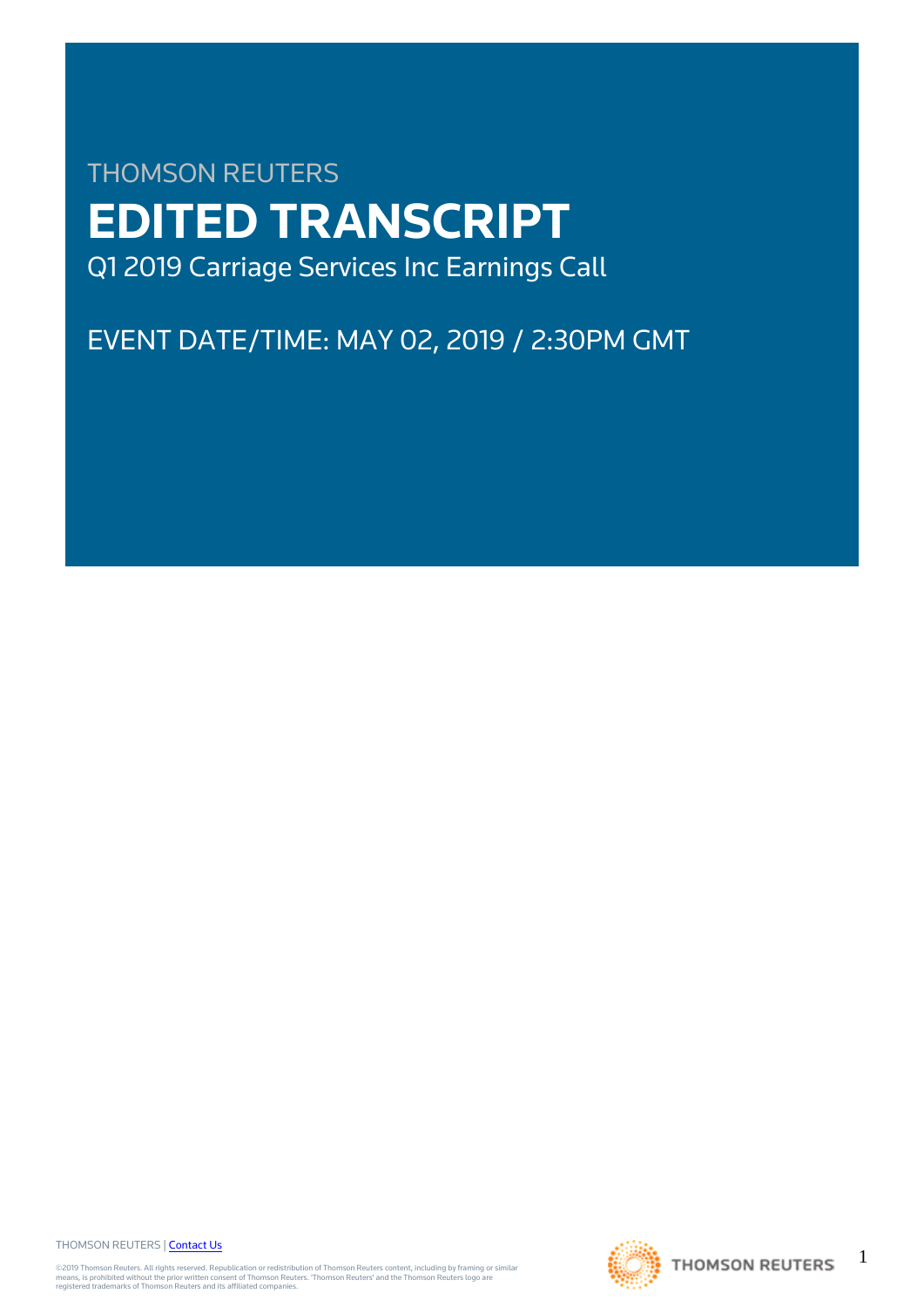# **CORPORATE PARTICIPANTS**

**Carl Benjamin Brink** Carriage Services, Inc. - CFO, Senior VP & Treasurer **Melvin C. Payne** Carriage Services, Inc. - Founder, Executive Chairman, CEO & COO **Viki King Blinderman** Carriage Services, Inc. - Principal Financial Officer, CAO, Senior VP & Secretary

# **CONFERENCE CALL PARTICIPANTS**

**Alexander Peter Paris** Barrington Research Associates, Inc., Research Division - Director of Research and Education & Business Services Analyst **Christopher Paul McGinnis** Sidoti & Company, LLC - Special Situations Equity Analyst

**Duncan Brown** Wells Fargo Securities, LLC, Research Division - MD and Senior High Yield Health Care Analyst

# **PRESENTATION**

# **Operator**

Good morning, ladies and gentlemen, and welcome to the Carriage Services First Quarter 2019 Earnings Webcast. (Operator Instructions) As a reminder, this conference call is being recorded.

I would now like to hand over the call to your host, Ms. Viki Blinderman, Senior Vice President.

# **Viki King Blinderman Carriage Services, Inc. - Principal Financial Officer, CAO, Senior VP & Secretary**

Thank you, and good morning, everyone. Today, we will be discussing the company's first quarter results for 2019. Our related earnings release was made public yesterday after the market closed. Carriage Services has posted the press release, including supplemental financial tables and information on the Investors page of our website.

This audio conference is being recorded, and an archive will be made available on our website later today through May 7. Replay information for the call can be found in the press release distributed yesterday.

On the call today for management besides myself is Mel Payne, Chairman and Chief Executive Officer; and Ben Brink, Chief Financial Officer. Today's call will begin with formal remarks from management, followed by a question-and-answer period.

Please note that during the call, we'll be making forward-looking statements in accordance with safe harbor provisions of the Private Securities Litigation Reform Act of 1995. I'd like to call your attention to the risk associated with these statements, which are more fully described in the company's report filed on Form 10-K and other filings with the Securities and Exchange Commission. Forward-looking statements, assumptions or factors stated or referred to on this conference call are based on the information available to Carriage Services as of today.

Carriage Services expressly disclaims any duty to provide updates to these forward-looking statements, assumptions or other factors after the date of this call to reflect the occurrence of events, circumstances or changes in expectations. Furthermore, during the course of this morning's call, we will reference certain non-GAAP financial performance measures. Management's opinion regarding the usefulness of such measures, together with a reconciliation of such measures to the most directly comparable GAAP measures, for historical periods, are included in the press release and the company's filings with the SEC.

# Now I'd like to turn the call over to Ben.

# **Carl Benjamin Brink Carriage Services, Inc. - CFO, Senior VP & Treasurer**

Thank you, Viki. Overall, we are pleased with our financial and operational results in the first quarter, and with the progress we have made during the first 4 months of our Carriage Services 2019: Back To The Future - A New Beginning - Part II. As expected, we experienced the decline in funeral volumes versus the first quarter of last year due to an unusually severe flu season during the early part of 2018. The decline in funeral volumes and the \$2.6 million increase in interest expense from our balance sheet recapitalization process last May, were the primary drivers of the \$0.21 year-over-year decline in our diluted earnings per share.

#### THOMSON REUTERS | [Contact Us](https://my.thomsonreuters.com/ContactUsNew)

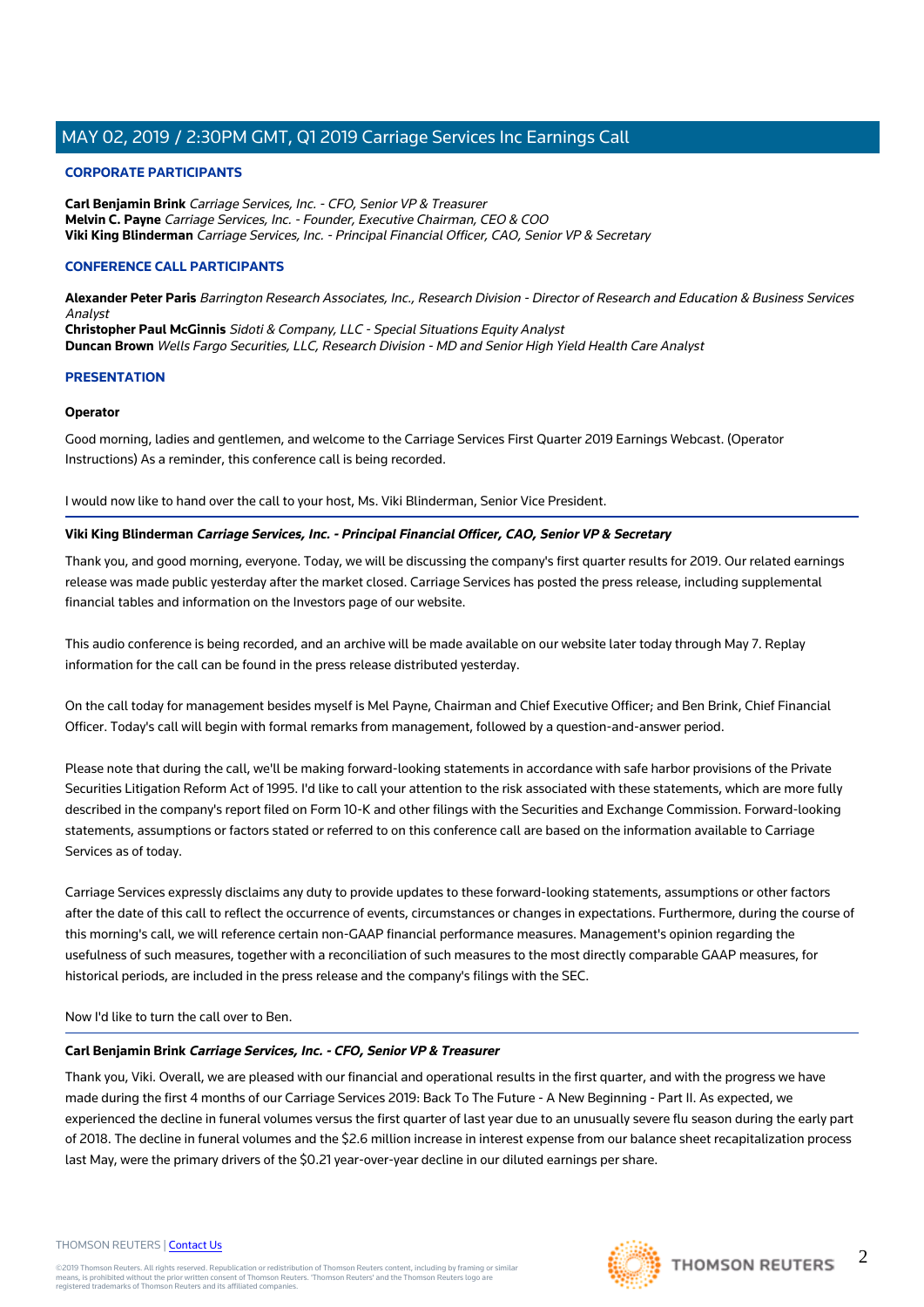Nonetheless, we saw significant evidence during the first quarter in our operating performance that our managing partners and their high-performance teams have responded to the evolutionary changes we made to our Standards Operating Model that were announced in the fourth quarter of last year.

Over the first 4 months of the year, we've experienced improved morale, collaboration and operational discipline across all of Carriage. We have improved the sharing of unique and creative service ideas throughout our businesses and improved the support resources in specific areas that were identified in feedback from our managing partners last year, and we still have plenty more to do.

In businesses, our specific markets were we continue to face challenges, our operating teams have been proactive and diligent in making the necessary changes to turn those challenges into opportunities. Needless to say, the rapid rate of strategic change here at Carriage has and will persist as we work to take advantage of numerous short-term and long-term opportunities we have across our entire portfolio.

Taken together, we remain confident that our operational and financial results will improve both comparatively to last year and relative to our high-performance expectations throughout the remainder of the year.

Now a review of our financial results. For the first quarter, revenue declined 5.9% to \$69.1 million, primarily due to lower same-store funeral home revenue related to the decrease in call volume and a loss of revenue from a Cemetery management contract that ended in the first quarter of last year.

Adjusted consolidated EBITDA declined \$1.6 million or 7.1% to \$20.9 (sic) [20.8] million, and adjusted consolidated EBITDA margin declined 40 basis points to 30.2%. Our adjusted diluted earnings per share for the first quarter was \$0.38, a decline of \$0.21 from the first quarter of 2018, primarily driven by lower funeral call volumes and higher interest expense.

In our Funeral Home segment, same-store revenue declined \$3.6 million to \$45.5 million, same-store field EBITDA declined \$2.3 million to \$17.9 million, and field EBITDA margin contracted a 190 basis points to 39.5%. The entire decline in field EBITDA margin in our same-store Funeral Home segment was due to lower funeral call volumes and the associated negative operating leverage. We have lower operating expenses in all significant controllable expense categories, which is a positive indicator for improved margin performance as we move through the year.

Margins in our Acquisition Funeral Home portfolio improved 40 basis points to 38.4% as many of the previous issues around integration have been addressed over the past 2 quarters. We are pleased with the progress the business has acquired over the past 2 years have made, and remain excited for their long-term potential.

Cemetery revenue was flat at \$11.3 million and Cemetery field EBITDA declined \$200,000 to \$3.6 million. While not fully evident in first quarter numbers, we've done a lot of heavy lifting throughout our Cemetery portfolio around people, inventory, and sales structure that we believe has generated positive momentum in our sales organization that we can carry the rest of the year and beyond. To all of our sales -- Cemetery sales leaders, counselors and support staff, keep up the good work.

Overhead expenses declined 11.2% or \$1 million to \$7.8 million, which is in line with our expectation of a decrease of \$4 million in overhead expenses in 2019 compared to last year. Noncash stock compensation also declined in line with our expectations due to the cancellation of previously issued performance awards and a decrease in expense related to our recently approved long-term incentive award. Adjusted free cash flow declined \$3.8 million due to declines in previously discussed operating results and some small working capital variances that we anticipate will normalize over the rest of the year.

As a reminder, free cash flow will benefit from Carriage paying no federal cash income taxes in 2019. We still expect capital expenditures to be between \$17 million and \$19 million this year, with maintenance CapEx representing \$10 million of that number. Also our covenant compliance debt-to-EBITDA leverage ratio increased slightly to 5.2x.

To summarize, we feel good about the progress we've made in the short amount of time, and remain confident that our results will



3

THOMSON REUTERS | [Contact Us](https://my.thomsonreuters.com/ContactUsNew)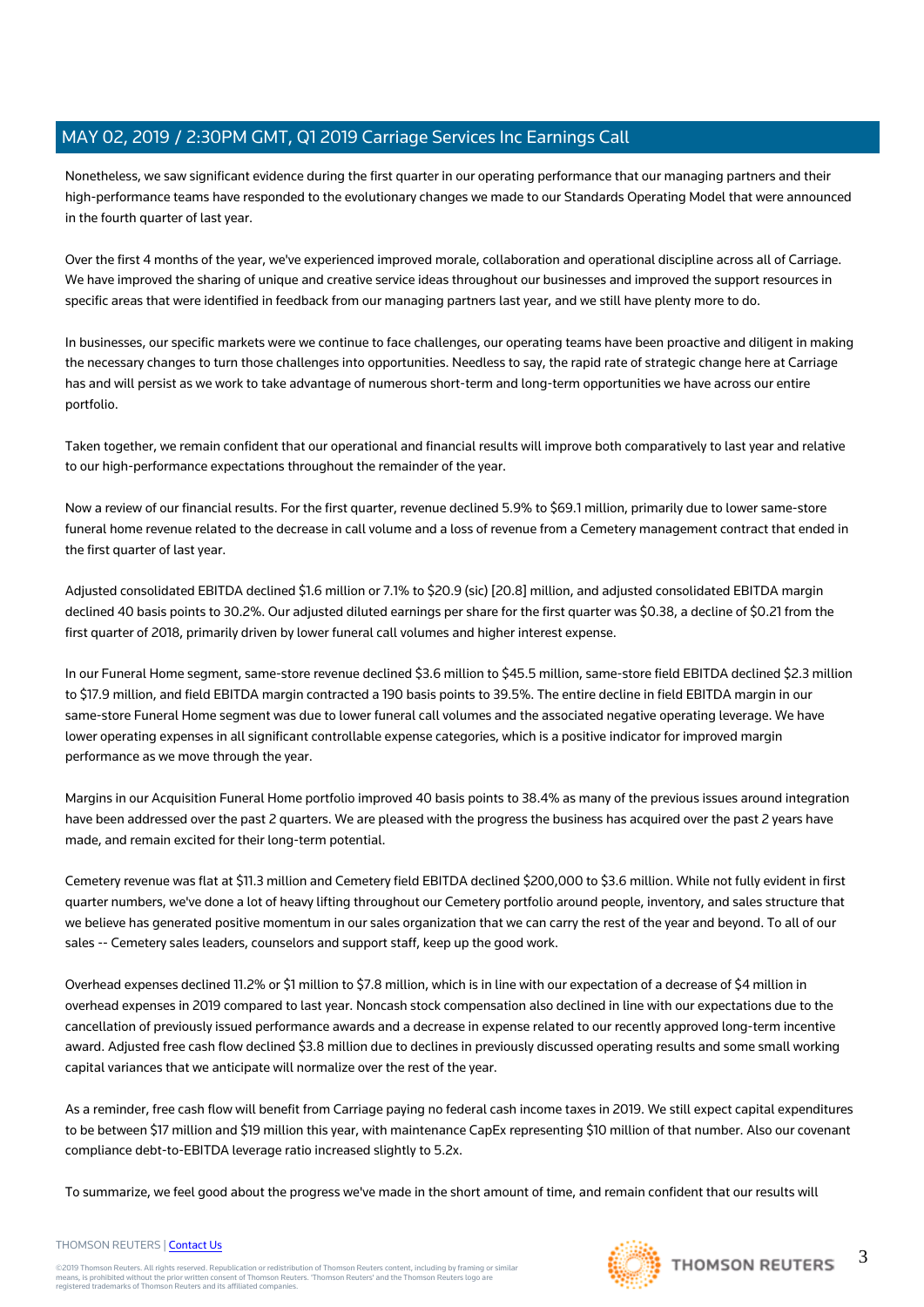improve throughout the rest of the year as we begin to show the true earnings power of Carriage. We are, therefore, reiterating our rolling 4-quarter adjusted diluting earnings per share outlook to \$1.34 and \$1.44.

I would now like to introduce our first quarter high-performance heroes. First off, David Keller, Lane Funeral Home-Coulter Chapel, Chattanooga, Tennessee; Ben Friberg, Heritage Funeral Home and Crematory, Fort Oglethorpe, Georgia; Joe Waterwash, Baird-Case Jordan-Fannin Funeral Home & Cremation Center, Fort Lauderdale, Florida; Liz Coffelt, Becker-Ritter Funeral Home, Brookfield, Winsconsin; Robert Green, Schooler-Armstrong Funeral Home & Chapel; Amarillo, Texas. Raymond Lucero, Berardinelli Family Service -- Family Funeral Service; Santa Fe, New Mexico; Ken Summers, P.L. Fry & Son Funeral Home, Manteca, California; Kristi AhYou, Franklin & Downs Funeral Homes, Modesto, California; and Steve Mora, Conejo Mountain Memorial Park; Camarillo, California.

And with that, we'd like to open the call up for questions.

# **QUESTIONS AND ANSWERS**

# **Operator**

(Operator Instructions) The first question is from Alex Paris from Barrington Research.

# **Alexander Peter Paris Barrington Research Associates, Inc., Research Division - Director of Research and Education & Business Services Analyst**

As you had said and as we had expected, that Q1 was a tough comp on the funeral services side. Your larger, publicly-traded competitor said the same last week when they reported. If you look at total same-store funeral contracts they were up 3.4% in the first quarter of last year. And then, ultimately, over the course of the year, it normalized, so we had a full year annual death rate sort of impact in line with historical numbers. Likewise, given that your total same-store funeral contracts were down 5.7% in the first quarter year-over-year against that tough comp, I'm assuming you would expect that to normalize over the course of the year. And it really looks like you have easy comps using that metric, with Q2, Q3 of last year both being down year-over-year. And Q4 being pretty flat. So that was your toughest comp of the year. I would assume the comps get easier. And then all of the changes that you've made to the Standard Operating Model and things like that and some of the positive things that you'd noted in your prepared remarks, should lead us to much better results in Q2, Q3, and Q4, for funeral services contract volume. Am I right? Am I wrong?

# **Melvin C. Payne Carriage Services, Inc. - Founder, Executive Chairman, CEO & COO**

Alex, it's Mel. You're spot on right. I remember this call last year, and I remember getting the question. I don't know if it was from you or not, but because last year, in December and January, the flu season was extraordinarily severe. And there was like a crisis in the country with deaths from flu and all that. And somebody asked me on the question, are you seeing this severe flu season into the beginning of the year? I guess, this was in January. And of course, we were, and I remember saying, look, we've been through this before. I remember January '94, we just bought a group in Chattanooga, North Georgia. The severest flu season. People were dying left and right. We had a 50% EBITDA margin for January. And I said, "Oh my God, I'm rich." Well, that was the beginning of me learning about how unpredictable seasons can go. And by the end of that year I was feeling poor again. I fully expect that by the end of this year, I'll be feeling rich again.

# **Alexander Peter Paris Barrington Research Associates, Inc., Research Division - Director of Research and Education & Business Services Analyst**

Great.

# **Melvin C. Payne Carriage Services, Inc. - Founder, Executive Chairman, CEO & COO**

We've made a lot of changes. The cops were against us, but people in the business are for us, and there are people who are supporting them, some of whom are in this room throughout the organization, has never been more aligned, more focused, on doing the right thing, and our businesses are responding. I agree with everything that Ben said. And so we're very optimistic from here on.

# **Alexander Peter Paris Barrington Research Associates, Inc., Research Division - Director of Research and Education & Business Services Analyst**

Great. And that's reflected in your rolling 4-quarter guidance?

#### THOMSON REUTERS | [Contact Us](https://my.thomsonreuters.com/ContactUsNew)

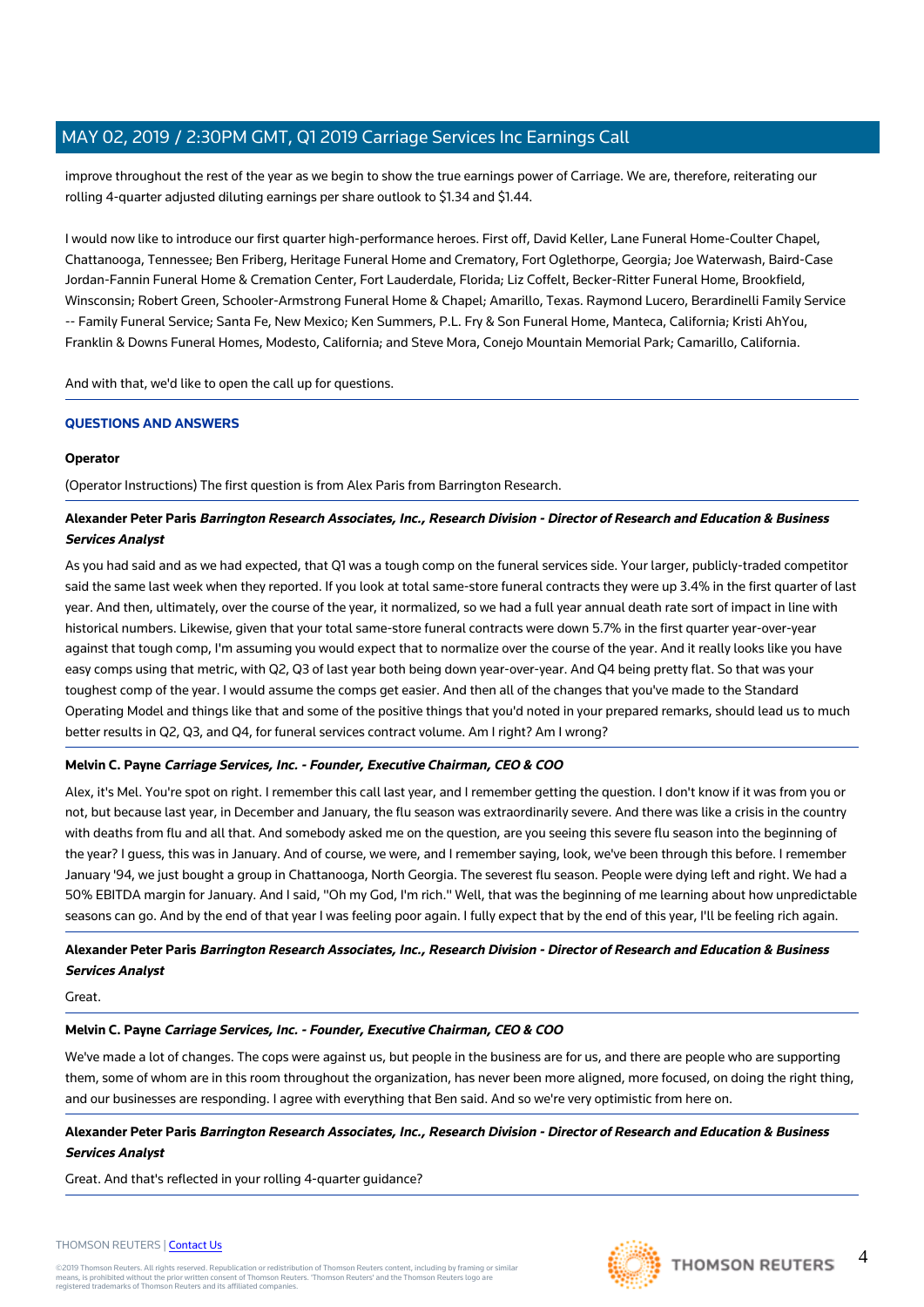# **Melvin C. Payne Carriage Services, Inc. - Founder, Executive Chairman, CEO & COO**

Yes, it is.

# **Alexander Peter Paris Barrington Research Associates, Inc., Research Division - Director of Research and Education & Business Services Analyst**

So how much of a headwind was the cremation rate in the quarter -- or recently? I think, again, your large publicly-traded competitor said, that it had a negative impact, say, of 200 -- it shifted by about 200 basis points in the first quarter year-over-year. What's your experiences in the Carriage Services portfolio of funeral homes?

# **Carl Benjamin Brink Carriage Services, Inc. - CFO, Senior VP & Treasurer**

Yes. So within our portfolio, the delta in same-store apples-to-apples was about 80, 90 basis points increase in cremation rate just over 53%. So kind of in line with the trend, what we've seen, historically. Nothing outside the norm of what we've seen.

#### **Melvin C. Payne Carriage Services, Inc. - Founder, Executive Chairman, CEO & COO**

And we make this point, Alex, what happened to us over the last 2 years, '17 and '18, it wasn't a function of the cremation rate. It was a function of everything that I wrote about in my shareholder letter and that was a symptom that made it look to the outside world like that was a causal factor, but it really wasn't. And what we're seeing now is -- I mean I'm not even paying attention. I am paying attention to what ticks up on the mix here and there, but that's not the driving factor of performance in this company. It's people really believing in this new updated Standards Model and believing they can be successful and being supported to be successful, and having the right people in place. And right now, we've made a lot of changes, including in the first quarter. We continue to focus really hard on discovering opportunities case-by-case, business-by-business, where there is a lot of upside, and we're making moves.

# **Alexander Peter Paris Barrington Research Associates, Inc., Research Division - Director of Research and Education & Business Services Analyst**

And just to follow on there. Refresh my memory. What's the revenue per contract, roughly, on traditional funeral versus the revenue per contract on a cremation? And then, what's been the growth rate in each? In recent years or recent quarter, however you want to answer the question?

# **Carl Benjamin Brink Carriage Services, Inc. - CFO, Senior VP & Treasurer**

Yes. So within our portfolio, it's \$9,000 for a traditional burial contract. It's approximately \$3,500 for a cremation contract. I'm not going to show the percentages, but over the last 4 or 5 years that cremation contract's moved from about \$3,100 to \$3,500, and that's where that's been over the last 18 months or so, and that burial contract average has moved from approximately \$8,500, \$8,600, to that \$9,000 level.

# **Melvin C. Payne Carriage Services, Inc. - Founder, Executive Chairman, CEO & COO**

The delta has remained about the same. The growth rate has gone up higher on the cremation side, just because you have a smaller number.

# **Alexander Peter Paris Barrington Research Associates, Inc., Research Division - Director of Research and Education & Business Services Analyst**

Got you. Not just because you have a smaller number, I also assume, because you are adding services for the celebration of life, things like that, and again, that would be a people-driven process, rather than just...

# **Melvin C. Payne Carriage Services, Inc. - Founder, Executive Chairman, CEO & COO**

Oh, yes. No, we were really focused on. There are no rules on a cremation, and you don't want to be in the commodity business with direct cremations. So the only way to get out of that business is to create services that are different than your competitors, and we've done a lot of work in this area, with a Carriage portal on the IT side, a lot of additional tools, best practices, innovative ideas being shared across the platform. Very proud of what our support teams and information technology have done.

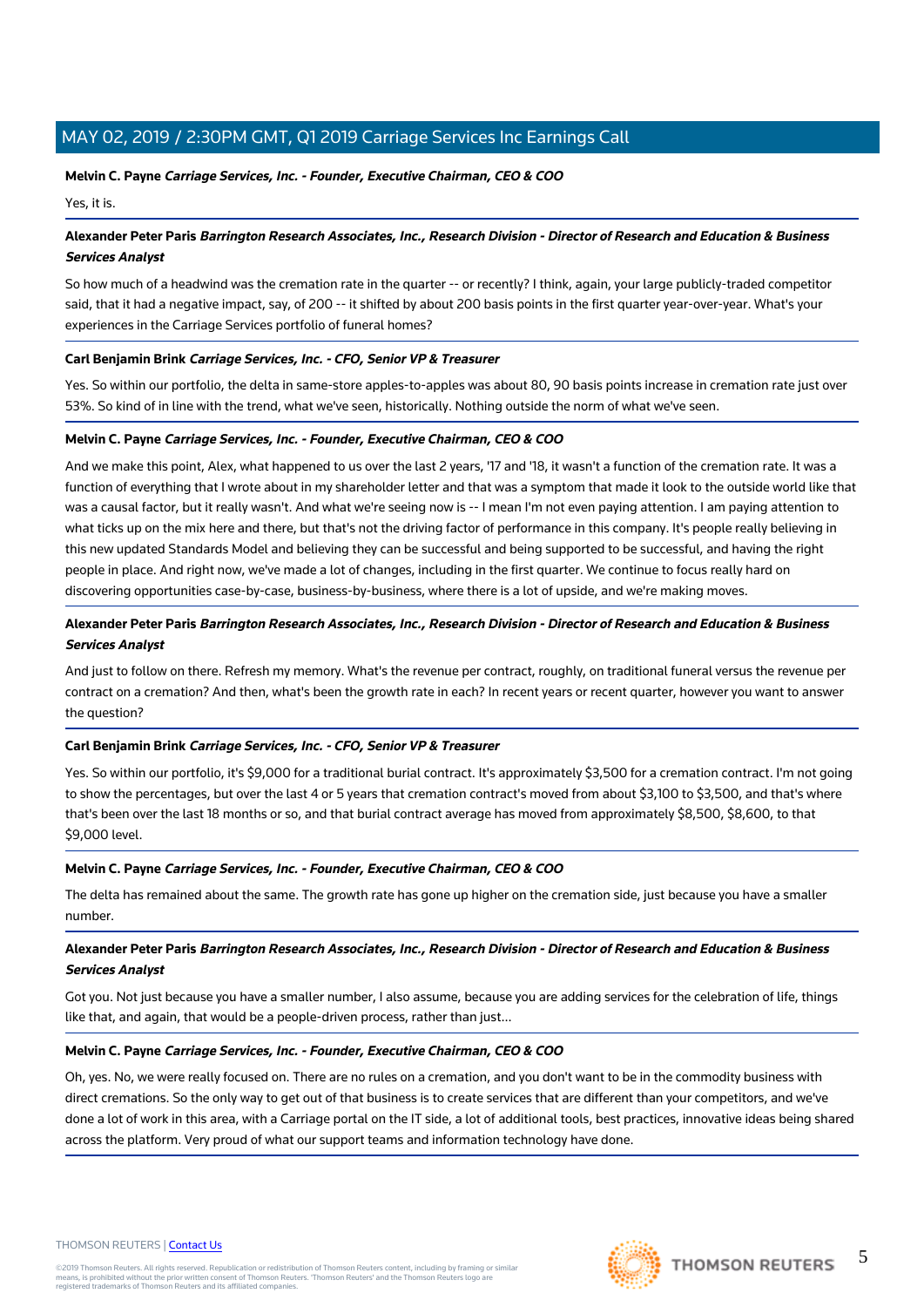# **Alexander Peter Paris Barrington Research Associates, Inc., Research Division - Director of Research and Education & Business Services Analyst**

Very good. And then my last question is, given your increased optimism, and the integration issues within the acquired portfolio seemingly behind you now, what can we expect in terms of M&A activity from Carriage Services in the near to intermediate term?

## **Melvin C. Payne Carriage Services, Inc. - Founder, Executive Chairman, CEO & COO**

We continue to look at opportunities, and we're not out of the game. We have updated the criteria, strategic criteria, so we're more apt to be vetting a business and then applying the right kind of multiples to the future based on the likelihood that, that business can grow at a compounded revenue growth rate 2% to 3%, and if they can do that, we'll get 4% or 5% compounded growth rate in EBITDA over our first 4 or 5 years, creating a lot of value. We're looking, and I'd say we got a pipeline of acquisition candidates, some of which are high-quality and building relationships, and stay tuned.

# **Alexander Peter Paris Barrington Research Associates, Inc., Research Division - Director of Research and Education & Business Services Analyst**

And has the number of opportunities increased, decreased, or stayed the same, over the last period of time? Say, last year or so?

#### **Melvin C. Payne Carriage Services, Inc. - Founder, Executive Chairman, CEO & COO**

Well, it's been interesting because we went into a total operating mode, let's say, and collapsed the acquisition group, but reinvigorated that team with more flexibility, and now we have Shawn Phillips, who went back to heading the Central Region as regional partner, also still wears that hat, part-time. I also have that hat, part-time. We all have that hat, part-time, some of what we now call the [Foil] group. So we're going to change our approach there. And make it more adaptive to and customize the approach. We'll have Standards Council members sometimes go with the team. So I think, we're going to be more effective than we've ever been in the past. And the level of activity I would say has continued to be good. We turn down deals more often than we do more work on them. But right now, we have a handful of quality candidates. And the best news of all is we're not -- from what I can tell, we're not having to get deals through auctions.

# **Alexander Peter Paris Barrington Research Associates, Inc., Research Division - Director of Research and Education & Business Services Analyst**

Very good. And then, Ben, one last question. Do you have a target for debt-to-EBITDA? I think you just said it was at 5.2x by year-end or within a period of time?

#### **Carl Benjamin Brink Carriage Services, Inc. - CFO, Senior VP & Treasurer**

Nothing specific, I would say leverage will improve through improved operating performance. I think we can make meaningful progress down to that 4.5x range in the next 12 to 18 months. But I think the focus is, improved operational performance and a lower leverage profile will follow.

# **Melvin C. Payne Carriage Services, Inc. - Founder, Executive Chairman, CEO & COO**

Yes. Alex, on this point, we didn't expect to have to deal with what we dealt with, starting in the middle of the third quarter of last year. But once it needed to be dealt with, I mean, we went all out. There's only one way to do something, and that's to do it deep, do it broad, and do it right. The best you can define right. And even when you do that with a plan, which we did, through year-end, you then start the execution phase and you begin to have other weak links show up. Both in individual businesses and in the corporate organization. So we continued to make changes throughout the first quarter. What that means is, expectations were very low out there in the market, vis-a-vis Carriage. Otherwise, our price wouldn't be what it is. We understand that. And so we've been through this before. We went back and looked at '11, and then, what happened '12, '13, '14. You'll see what I think will happen going forward.

So in terms of capital allocation, and debt policy, and leverage, and things like that, I would say this is the time when we really focused on, first of all, getting our operating results way back even beyond what they were to peak before in '16, even beyond that. And that's in Cemetery and in Funeral Homes. While we do that, and we're not pessimistic about that, it's only a matter of when, we will look at various ways to create value, intrinsic value in the company that will show itself in terms of market value for shareholders. But it won't be bowler-played, it won't be formulaic, it'll be more opportunistic and entrepreneurial.

## THOMSON REUTERS | [Contact Us](https://my.thomsonreuters.com/ContactUsNew)

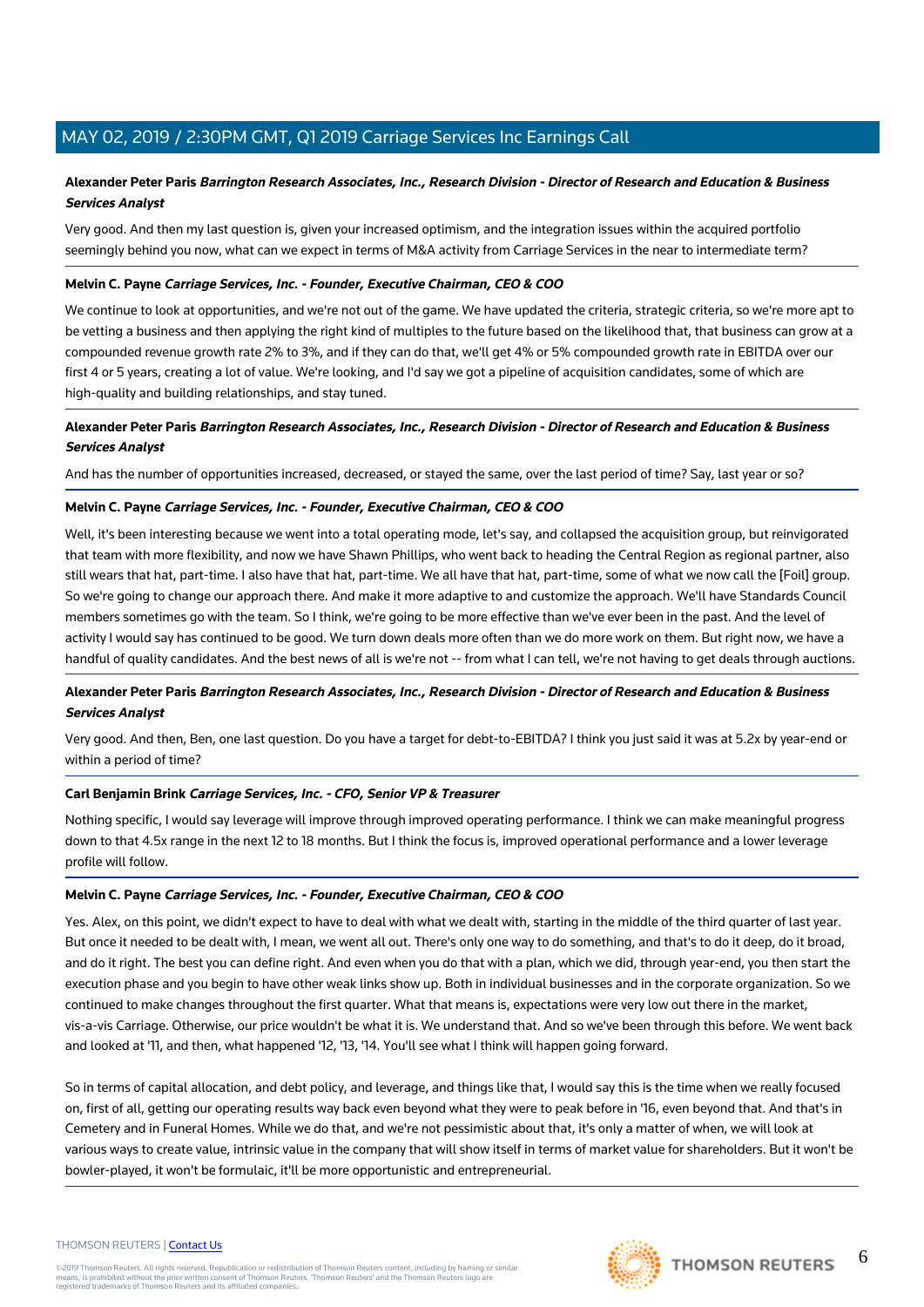# **Operator**

The next question is from Duncan Brown from Wells Fargo.

# **Duncan Brown Wells Fargo Securities, LLC, Research Division - MD and Senior High Yield Health Care Analyst**

Following up on the M&A question, can you comment anything on valuations and multiples, and how that's looking? Maybe how that's changed over the last bit?

# **Melvin C. Payne Carriage Services, Inc. - Founder, Executive Chairman, CEO & COO**

This is Mel. It's a tricky question and evaluation is going to change case by case, depending on how big the business is. The bigger, the more valuable, the better market it is. The more strong competitive standing it has, the more likely you are to grow revenue at a very high compounded rate versus hanging on to your revenue, hoping it would be stable. So it's all over the place depending on the criteria. And to throw out a simple multiple of EBITDA would be misleading because that's not how we look at it. But having said that, we're probably in the range of 6 to 8, somewhere in there depending on how fast revenue can be predicted to grow in the future.

# **Duncan Brown Wells Fargo Securities, LLC, Research Division - MD and Senior High Yield Health Care Analyst**

Great. In the initial comments on, I think, Ben did on the Cemetery side, that you've invested in heavy lifting, I think you said, on people and infrastructure. And that was flattened with a relatively tough comp. I wondered if you can provide a little more color on what's going in the Cemetery side and for the outlook there.

# **Melvin C. Payne Carriage Services, Inc. - Founder, Executive Chairman, CEO & COO**

Cemetery side has the greatest upside in the history of the company, right now. And I would say that will begin to be realized. We will look at some structural changes in the organization to make sure that when it shows up, I mean high performance, that it can be sustained. The problem in the past has been, we can juice it. And then, it will last 6 months, 9 months a year, sometimes, maybe a little more, and then it will slide again. We don't want that to be the case. And I think we learned a lot over the recent past. I think you'll see a big difference between the past in our Cemetery performance going forward. We've got about 8 or maybe 10 larger businesses, and that's really where you can move the meter when you get the inventory product availability, the sales teams, the incentive structure, the system of recognition and constant activity, followed and executed. And I think we're real close to getting all those components in place, and now we're working on a structural system that will make sure that it's sustained, but I think you'll see, from here on out, higher performance on our cemeteries. And they will be very accretive.

# **Duncan Brown Wells Fargo Securities, LLC, Research Division - MD and Senior High Yield Health Care Analyst**

Okay. And maybe just a little more on that. I mean so it sounds like some changes in people and infrastructure. Has there been -- I don't know -- you have some newbuilds or additions that you can highlight or talk about?

# **Melvin C. Payne Carriage Services, Inc. - Founder, Executive Chairman, CEO & COO**

The simple thing is, once you change leadership, operational leadership, and you find out that things had been put in place that were - you can't do that, you can't do that. If you do this, this is what you get paid, but no more, and this, and that, you demoralize any organization, but especially a sales organization. And this is primarily what we've found. And so we just got rid of all the reasons not to be able to achieve and with no limit on what you can get paid, and turn them loose with product and support. And when you do that, and you mean it, and you got good players in place, look out. You're going to get what you deserve.

# **Duncan Brown Wells Fargo Securities, LLC, Research Division - MD and Senior High Yield Health Care Analyst**

Okay. And then last one for me. I guess in the quarter, financial revenue was down a little bit more than I might have expected, given the market strength. And wondering if you can just comment on that?

# **Carl Benjamin Brink Carriage Services, Inc. - CFO, Senior VP & Treasurer**

Yes. No, I think it kind of shows kind of that it's not a one-for-one relationship between what the stock market is doing and what our financial revenue is going to be. Some of that is kind of onetime. It'll kind of normalize as we go through the year. We do have a little bit lower allocation to reoccurring fixed income. So that played a little bit of role in cemetery perpetual care earnings. But again, we expect that to kind of normalize as we go through the rest of the year.





#### THOMSON REUTERS | [Contact Us](https://my.thomsonreuters.com/ContactUsNew)

©2019 Thomson Reuters. All rights reserved. Republication or redistribution of Thomson Reuters content, including by framing or similar<br>means, is prohibited without the prior written consent of Thomson Reuters. "Thomson Re

7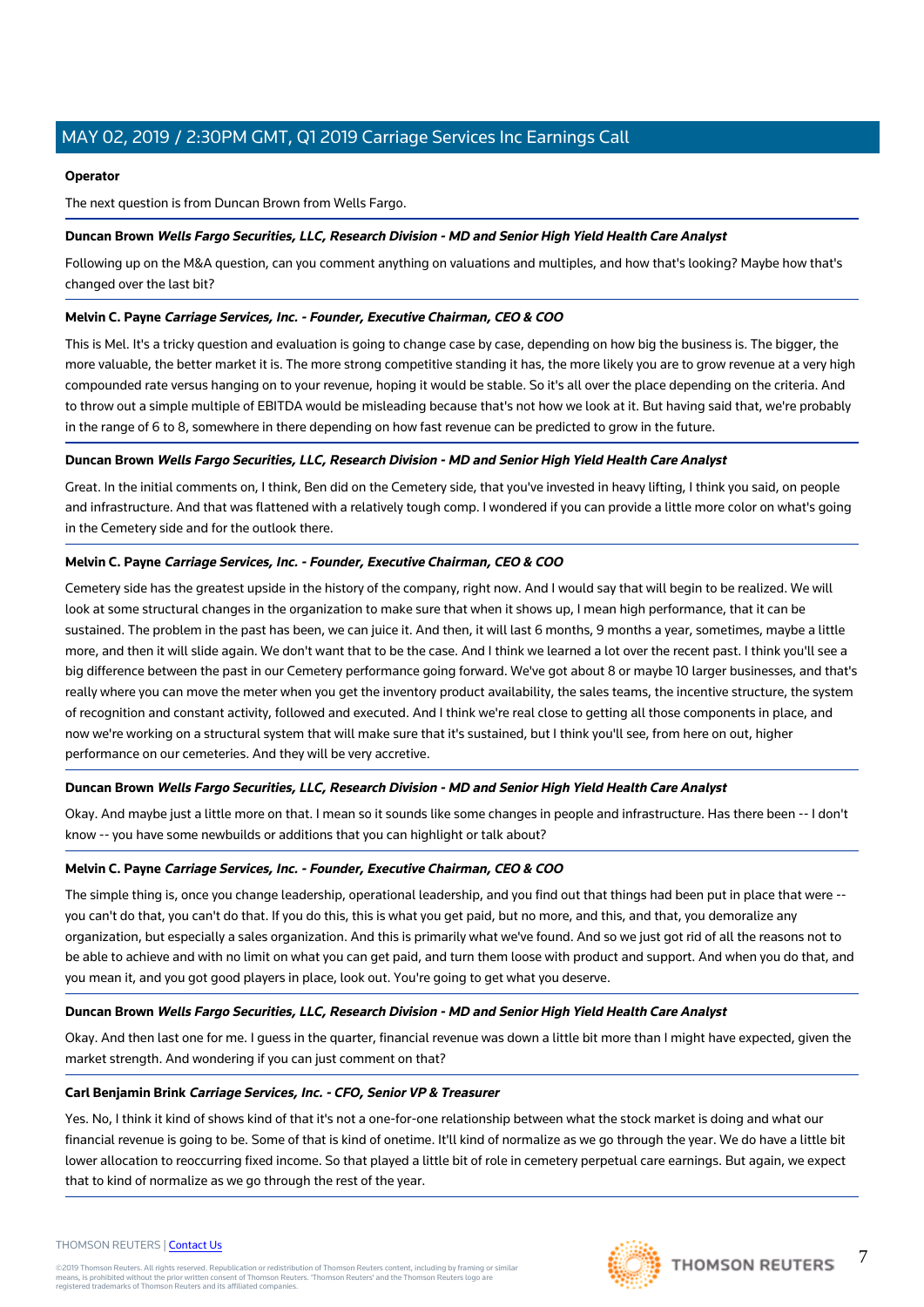# **Melvin C. Payne Carriage Services, Inc. - Founder, Executive Chairman, CEO & COO**

Yes. It's Mel. We backed off at the right time last year. Ben went heavy, withdrew money from primarily the equity side and had a big pile of cash when the market turned south. We started putting that money back to work, the right time, and we participated fully plus some in the big comeback at the beginning of the year.

# **Operator**

The next question is from Chris McGinnis from Sidoti.

# **Christopher Paul McGinnis Sidoti & Company, LLC - Special Situations Equity Analyst**

I was just wondering if you could maybe highlight -- I think Mel just touched on some of it, but just the changes, structurally, how they're -- how the people were responding to that? What is the biggest thing that they are responding to? Is it the pay? The change in the compensation? It sounds like you're giving them a little more opportunity to better compensate themselves. There's a lot of changes, obviously, in the last few months. Just talk about what you think the employees are responding to most?

# **Carl Benjamin Brink Carriage Services, Inc. - CFO, Senior VP & Treasurer**

Yes. No, I think it's less about the change in incentive structure, and it's really about the change in mindset and attitude. As Mel alluded to, breaking down the barriers and breaking down all the reasons why people were being told no and finding ways for people to be told yes, and to give them opportunities to [stream] their business. I think, a lot -- we find that people who've bought in across the portfolio, the morale has been tremendous. The feedback has been fantastic and we expect all of that to show up in the results moving forward. There's a quiet sense of urgency and resolve across the entire organization, and people want to make sure that they live up to the expectations that we have for all of us. So I think, that's what people are responding to more than anything else.

# **Melvin C. Payne Carriage Services, Inc. - Founder, Executive Chairman, CEO & COO**

Chris, Mel. I'm looking at our quarterly -- I'm looking -- numbers to me are important. Not just because of financial performance, but they're important because they're a language. And what I've learned in my career is that certain numbers tell me a lot about the morale, what's going on in our businesses. This is a language of how people are doing, how they're feeling, whether they're aligned, whether they're stretching, whether they're focused. And if I'm looking at the last year, first quarter last year, which was a strong volume quarter, we had a 30.6% adjusted consolidated EBITDA margin. 30.6%. In the second quarter it was 23.9%. I mean, that's pathetic. That's pathetic.

In the third quarter it's 24.4%. That's pathetic. That's pathetic. And then the fourth quarter, it was 25.2%. Okay, we were in the middle of all this stuff. We didn't know what to expect. We're 25.2%. Well even though we didn't have the volumes in the first quarter this year, we're 30.2%. 30.2% versus 25.2%, versus 24.4%, versus 23.9%. I can tell you those 3 quarters, our people were demoralized. They're not demoralized anymore.

And look, I hear this, they send feedback when they're really highly motivated and aligned. They will let you know it by feedback. When it goes silent, you get these damn low numbers here. And as soon as you get these low numbers, you've got a problem, you've lost touch with your people. And we're no longer out of touch with our people, and they're giving us incredible feedback about how they're feeling about the company. The changes in the company. What they're willing to do, to do their contribution for the company, broadly. And this is what we're hearing.

And so that will convert itself into high margins. I promise you. And this is just the nature of knowing your company, and knowing your people, and knowing how it gets converted in the numbers when it's bad. And the other way around is getting converted into high numbers when it's good. So I want us to get back to a point where we're headed toward an annual EBITDA margin of 30%. We want to break that barrier. Never been broken before in the history of the company, or the industry. That's where we're shooting for, not some quarterly number.

We're not counting on luck, but we'll take it.

#### THOMSON REUTERS | [Contact Us](https://my.thomsonreuters.com/ContactUsNew)